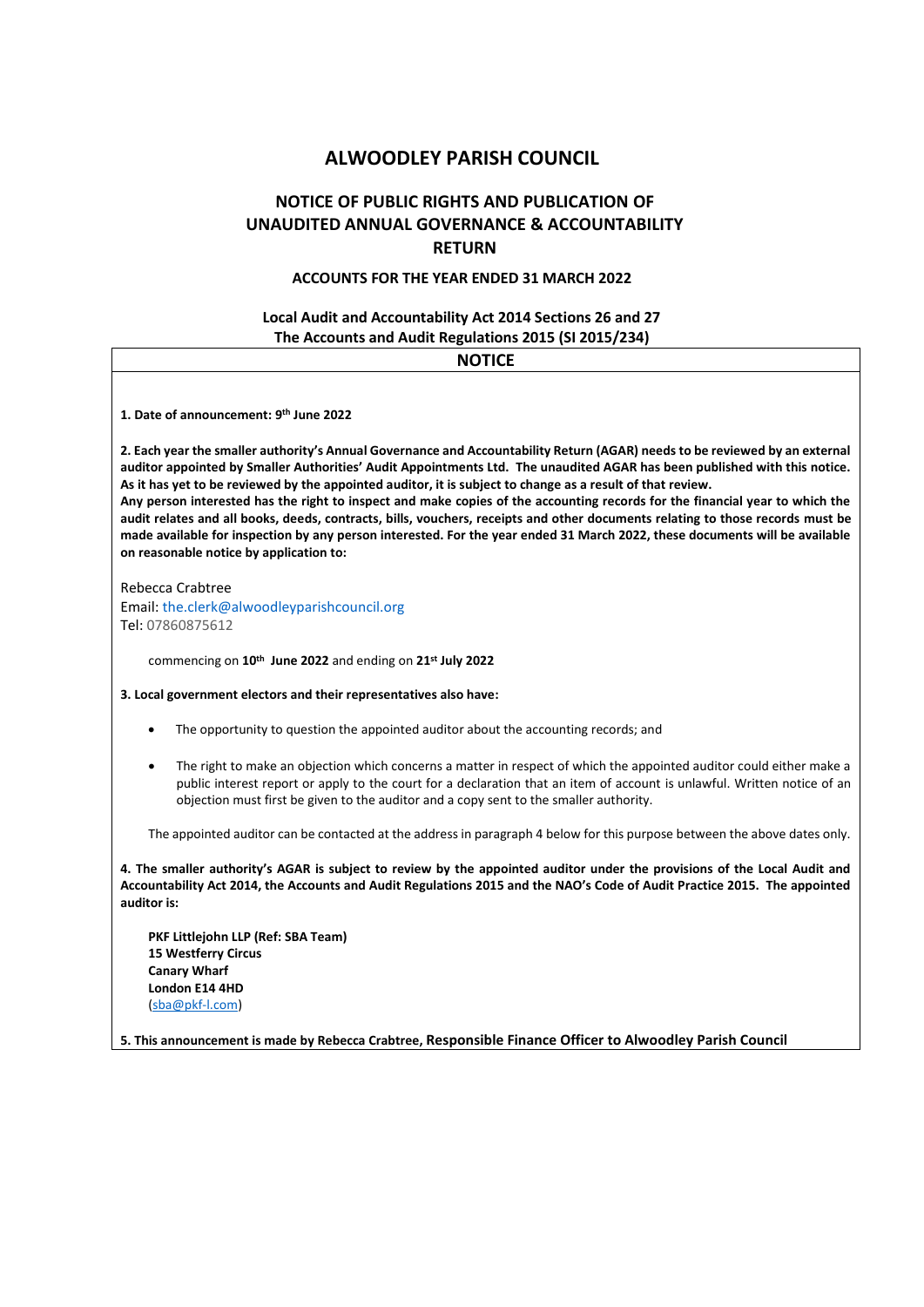#### **LOCAL AUTHORITY ACCOUNTS: A SUMMARY OF YOUR RIGHTS**

## **Please note that this summary applies to all relevant smaller authorities, including local councils, internal drainage boards and 'other' smaller authorities.**

#### **The basic position**

The [Local Audit and Accountability Act 2014](http://www.legislation.gov.uk/ukpga/2014/2/contents) (the Act) governs the work of auditors appointed to smaller authorities. This summary explains the provisions contained in Sections 26 and 27 of the Act. The Act and the [Accounts and Audit Regulations 2015](http://www.legislation.gov.uk/uksi/2015/234/contents/made) also cover the duties, responsibilities and rights of smaller authorities, other organisations and the public concerning the accounts being audited.

As a local elector, or an interested person, you have certain legal rights in respect of the accounting records of smaller authorities. As an interested person you can inspect accounting records and related documents. If you are a local government elector for the area to which the accounts relate you can also ask questions about the accounts and object to them. You do not have to pay directly for exercising your rights. However, any resulting costs incurred by the smaller authority form part of its running costs. Therefore, indirectly, local residents pay for the cost of you exercising your rights through their council tax.

#### **The right to inspect the accounting records**

Any interested person can inspect the accounting records, which includes but is not limited to local electors. You can inspect the accounting records for the financial year to which the audit relates and all books, deeds, contracts, bills, vouchers, receipts and other documents relating to those records. You can copy all, or part, of these records or documents. Your inspection must be about the accounts, or relate to an item in the accounts. You cannot, for example, inspect or copy documents unrelated to the accounts, or that include personal information (Section 26 (6) – (10) of the Act explains what is meant by personal information). You cannot inspect information which is protected by commercial confidentiality. This is information which would prejudice commercial confidentiality if it was released to the public and there is not, set against this, a very strong reason in the public interest why it should nevertheless be disclosed.

When smaller authorities have finished preparing accounts for the financial year and approved them, they must publish them (including on a website). There must be a 30 working day period, called the 'period for the exercise of public rights', during which you can exercise your statutory right to inspect the accounting records. Smaller authorities must tell the public, including advertising this on their website, that the accounting records and related documents are available to inspect. By arrangement you will then have 30 working days to inspect and make copies of the accounting records. You may have to pay a copying charge. The 30 working day period must include a common period of inspection during which all smaller authorities' accounting records are available to inspect. This will be 1-14 July 2022 for 2021/22 accounts. The advertisement must set out the dates of the period for the exercise of public rights, how you can communicate to the smaller authority that you wish to inspect the accounting records and related documents, the name and address of the auditor, and the relevant legislation that governs the inspection of accounts and objections.

#### **The right to ask the auditor questions about the accounting records**

**You should first ask your smaller authority** about the accounting records, since they hold all the details. If you are a local elector, your right to ask questions of the external auditor is enshrined in law. However, while the auditor will answer your questions where possible, they are not always obliged to do so. For example, the question might be better answered by another organisation, require investigation beyond the auditor's remit, or involve disproportionate cost (which is borne by the local taxpayer). Give your smaller authority the opportunity first to explain anything in the accounting records that you are unsure about. If you are not satisfied with their explanation, you can question the external auditor about the accounting records.

The law limits the time available for you formally to ask questions. This must be done in the period for the exercise of public rights, so let the external auditor know your concern as soon as possible. The advertisement or notice that tells you the accounting records are available to inspect will also give the period for the exercise